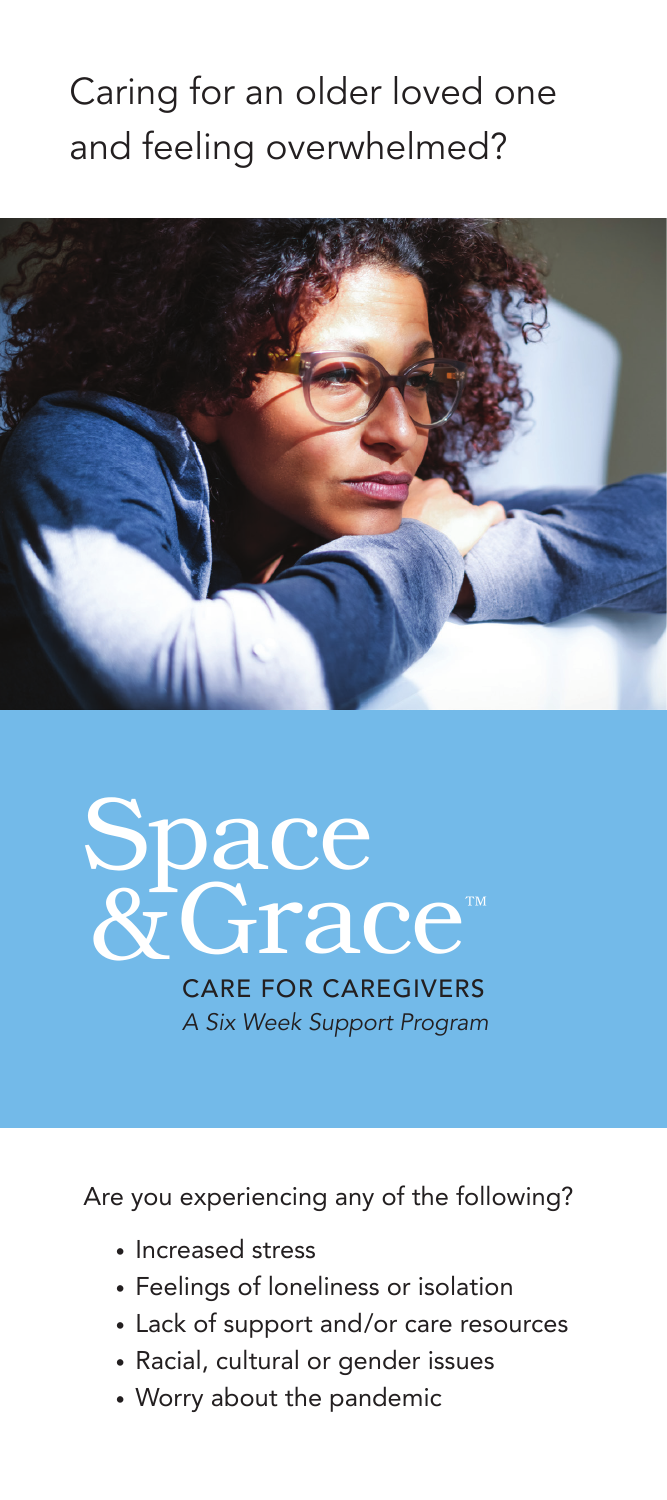In invitation ...

Space & Grace™ is a six week support group for unpaid family caregivers, age 50+, who are caring for an older loved one. *(6 sessions / 90 minutes per week)*

- Group support in a safe online format
- Education, resources and tools for resiliency
- Reduced feelings of isolation and loneliness

Participants will need internet access. Each participant will receive:

- \$250 stipend *(upon completion)*
- Computers will be provided to those who do not have access to one
- Written materials and tools for caregiving
- Help with setup and tech support

#### Expectations of the Participants

- Attend and participate in all six of the 90-minute sessions
- Complete a questionnaire at the beginning and end of the program and a program evaluation
- Respect the privacy and confidentiality of each member and promise not to share or record sessions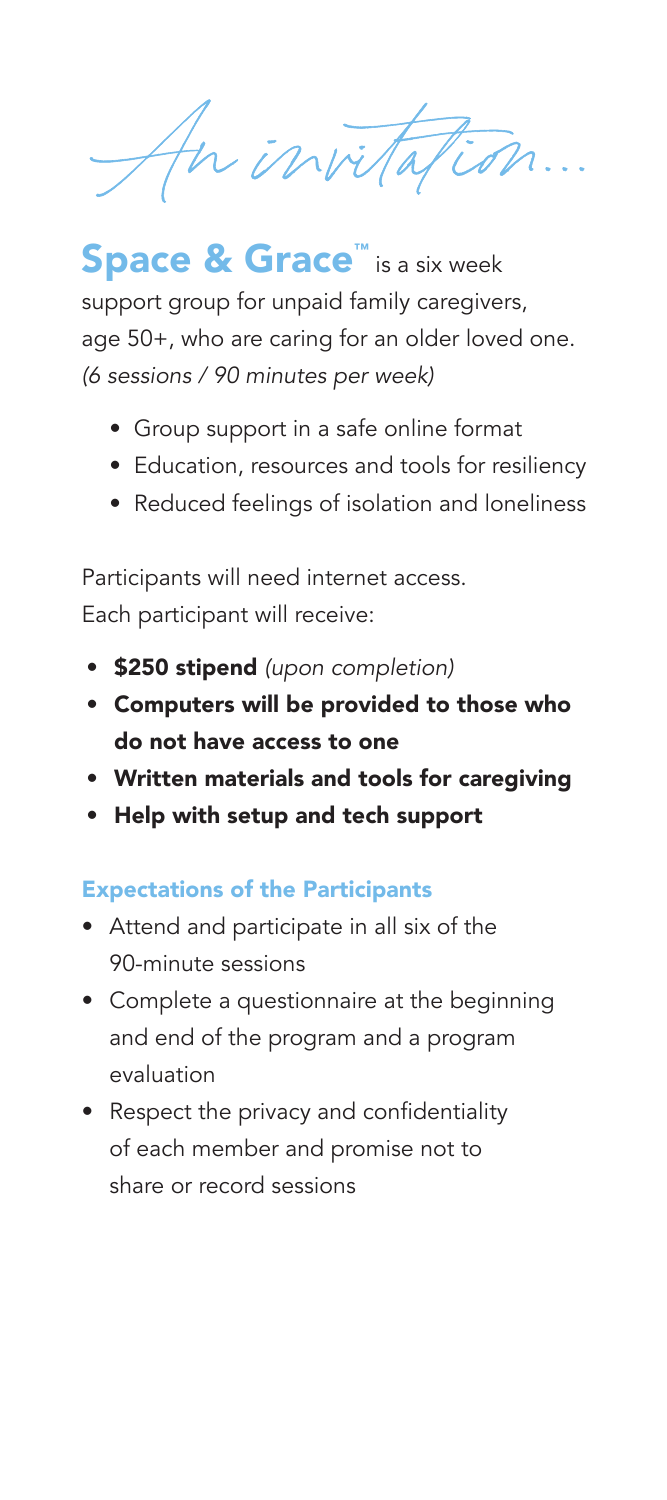to join us

#### How to Apply

Applications can be submitted online by visiting www.healchicago.org.

To apply directly or for additional information, please contact:

Jeanne McInerney jeanne@healchicago.org (708) 955-9298